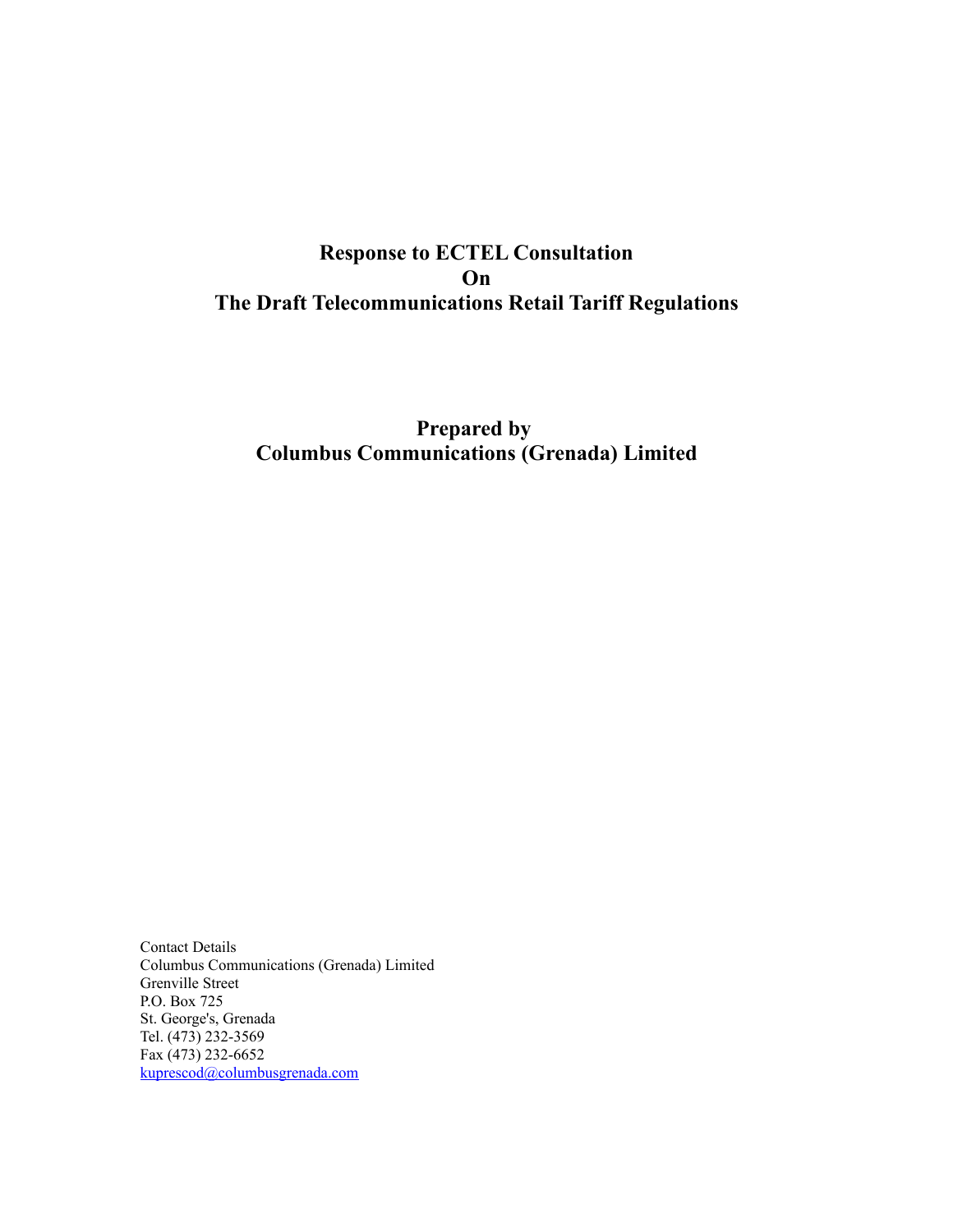#### **INTRODUCTON**

Columbus Communications (Grenada) Limited (CCGL) welcomes the opportunity to participate in the process aimed at developing retail price regulations for the telecommunications sector.

#### **RESPONSE**

#### **PART I INTERPRETATION**

#### **3. Definitions**

The definition for 'emergency service' includes the phrase "….other organizations providing a vital service relating to the safety of life in an emergency". This is quite open- ended and could be subject to different value judgments by different individuals. To add clarity, this could be redrafted to include designation by the Commission as another criterion. This could read, *"…other organizations providing a vital service relating to the safety of life in an emergency that are designated emergency services by the National Telecommunications Regulatory Commission (NTRC)"*

## **PART VI RULES APPLICABLE TO ALL TARIFFS**

#### **6. Disclosure and Publication of Information**

We believe that it is in the interest of all service providers to ensure that all customers are notified of all service tariffs. In general we believe this is a reasonable expectation that service providers should supply information on tariffs based on request from customers. Particularly given the other publication formats in sub sections (a), (b) and (d), we do not believe there is a need to enshrine in regulations a requirement for service providers to send copy of tariffs requested to any customer or customer group. We would suggest that copies be made available to customers at registered offices based on a request. As such we would suggest the Section 6(2) (c), be redrafted to read, *providing a copy on request by a customer at registered office or other place of business;*

Section 6(3) (b), suggests that the Commission could at any time, at its sole discretion, require a service provider to publish tariff in a newspaper with wide circulation. CCTL believes that this should be reserved for instances where there has been a change in tariff.

#### **7. Tariffs to Meet Minimum Conditions**

The current drafting in Section 7(1) is superfluous. It implies that in competitive market conditions, market forces of supply and demand needs to be aided by actions of the service provider in order for it to work efficiently. This seems contrary to the principles of supply and demand. We believe that the drafting of this section could be improved as follows. *Except where regulated by the Commission in accordance with these*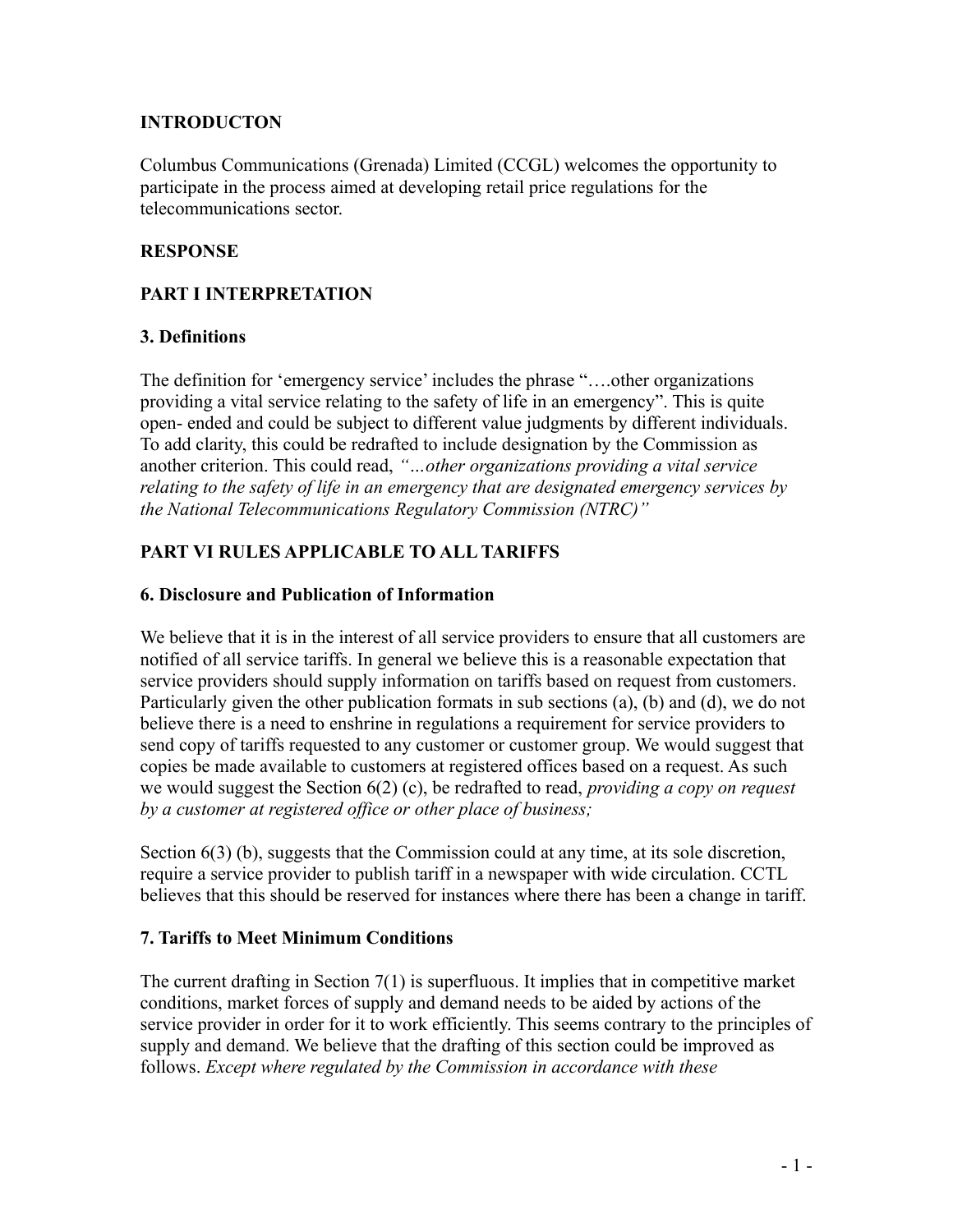#### *regulations, prices for telecommunications services will be determined by the market forces of supply and demand.*

Section 7 (2) deals with the minimum conditions that tariffs should meet. Given the level of market development, and the trend towards market based tariffs (as indicated in the previous section), we believe that a number of the sub-sections are unnecessary. In this regard item (a) 'fair and reasonable' adds no further value to the section. Item (f) speaks more to how the tariff is communicated rather than a condition of the tariff. It therefore does not fit within this section. For instance, what would be the objective criteria to establish whether a tariff is up to date or not? We believe that this item should be removed. This could be more appropriately addressed in the section related to notification of customers.

Section 7(g) speaks to charges being based on actual usage. CCGL is seeking clarification on want is the intention here. Specifically CCGL seeks clarification as to whether this relates to the billing increments used for charging purposes. If this is the case, we do not believe that this tariff parameter should be regulated. Service providers should be allowed the flexibility to determine billing increments as part of their service packaging.

## **8. Unreasonable Tariffs**

Outside of specifying the regulatory tariff regime as done in Section 22 of these regulations, CCGL does not believe that this section is necessary or indeed appropriate within the context of a competitive environment. As currently drafted this section leaves a lot of room for subjective judgments and is unnecessarily restrictive. For instance stipulating in regulations that a service may not be increased more than once in a twelve (12) months period is very restrictive. While this may be desirable for customer service perspective, there could arise circumstances (e.g. hyper inflationary situation) where this could become necessary.

We believe that as competition develops, consistent with good regulatory practice, market forces should dictate rate changes. In the interim a properly specified tariff regime such as the price cap regime is all that is needed to constrain prices. We propose that Section 8, be deleted from these regulations.

# **PART V RULES RELATING TO THE TREATMENT OF CUSTOMERS**

# **11. Billing**

Section 11(2) (b), speaks to offering compensation to customers in the event of any incident of over billing. We believe that every effort should be made to ensure that customers are not over billed. Where it happens, customers should be reimbursed as quickly as is possible. We also believe that this goes to the issue of quality of service, and billing issues is just one matrix that customers will use to judge the quality of the service among various service providers in a competitive market. As such, while we believe that an offer of compensation in the event of an over billing is a good way to provide the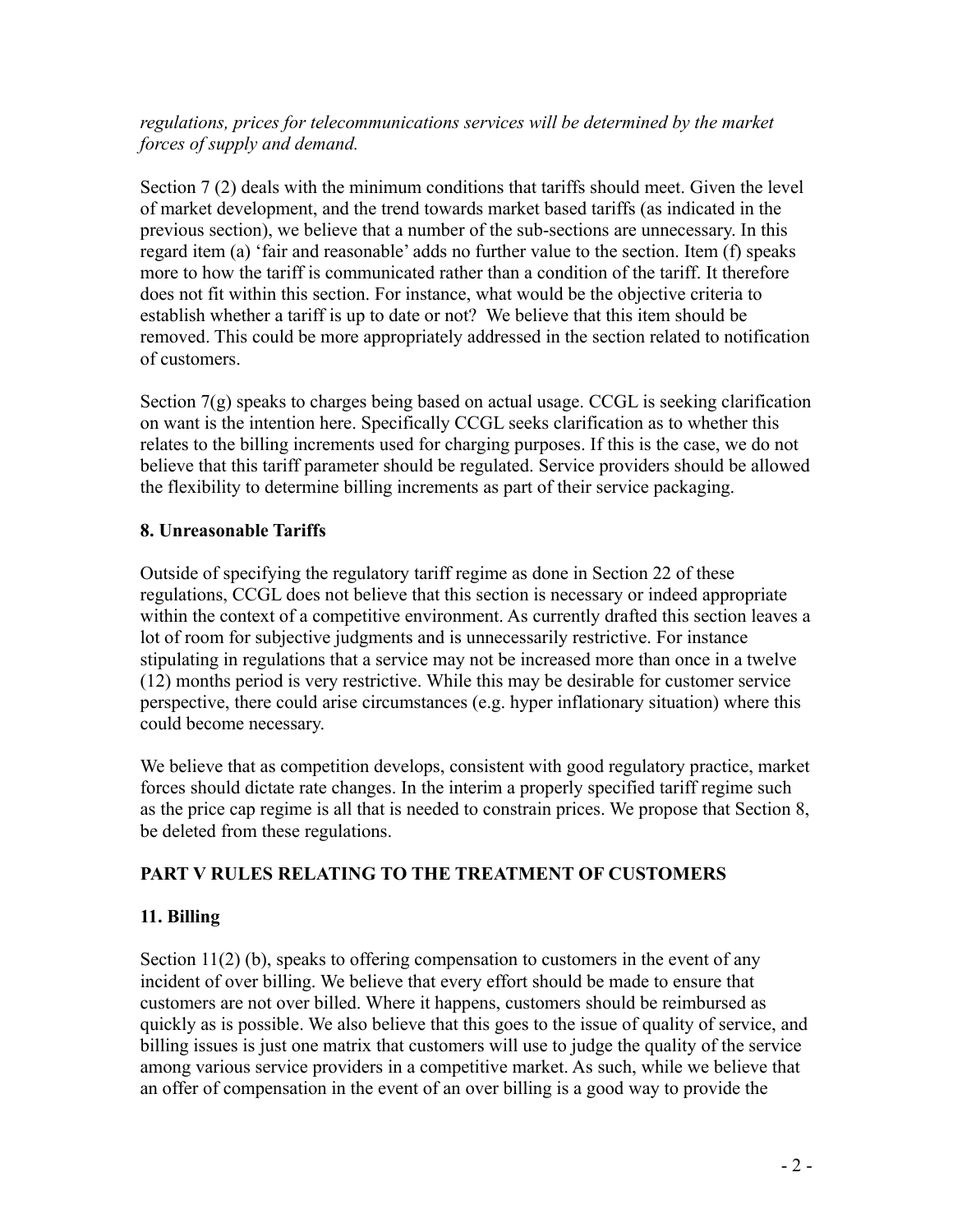customer with some form of redress, we do not believe that this is a matter for regulations. As such, we would suggest this item be removed from the proposed pricing regulations.

## **13. Disconnection**

In general CCGL is supportive of the spirit or intention of Section 13 which addresses disconnection for non payment of bills, to bring balance between the bargaining power of the customers and the service provider. However, at the same time, we believe that to ensure equity, the scale should not be unreasonably tipped against the service provider, such that a service provider cannot use reasonable measures to collect on a customer debt that is owed and on which there is no dispute. In such a case, CCGL strongly believes that consistent with reasonable business practice, the explicit terms and conditions for the provision of the service should be enforceable.

For instance, under the general terms and conditions for the provision of our services, customers would be advised of the payment terms. Such terms would stipulate that where a customer fails to settle an outstanding amount 30 days from the due date of the invoice, this could result in disconnection. CCGL believes this should satisfy the requirement for adequate notice. Where a customer fails to pay an outstanding amount on time, CCGL should not be required to provide any further notification. The notification in the terms and conditions of service should suffice. Any allowance over and above this should be at the company's discretion. Further, in cases where the service provider has exhausted all other reasonable measures to get a customer to settle a debt that is owed, and on which there is no dispute, the service provider could choose not to supply that customer with its services.

*While we have specifically addressed the two above items in Part V of The Draft Retail Tariff Regulations, it is our considered view that Part V would be best placed within the framework of regulations on Customer Rights and Obligations. On this basis, the Commission should consider excluding this section from these regulations.*

# **PART VI REGULATING TARIFS FOR TELECOMMUNICATIONS SERVICES**

# **15. Dominance**

In the assessment of dominance other factors that should be included are,

- Existence of barriers to market entry (e.g. legal requirements, significant sunk costs)
- Above normal profits
- Barriers to switching (e.g. unavailability of number portability)
- Vertical integration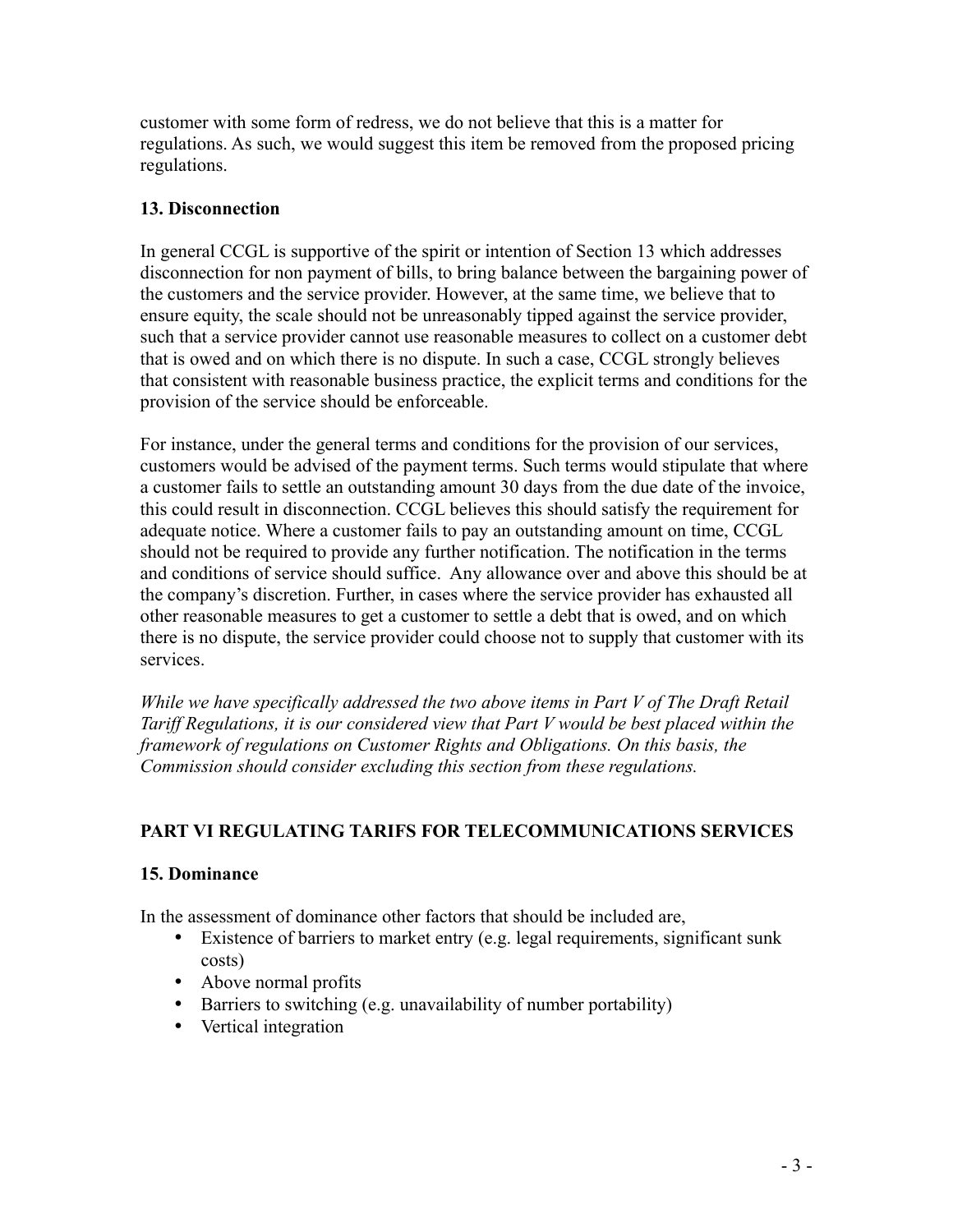#### **16. Procedure for Declaration of Dominance**

CCGL has several issues with the procedure for declaration of dominance. Firstly the document correctly speaks to a declaration of dominance in terms of a relevant market. In a dominance assessment, the definition of the relevant market is actually the first phase of the process to assessing whether a firm is dominant in a relevant market. However, the current draft provides no guidance as to how the process to define the relevant markets will be done. CCGL believes that the regulations should explicitly address the process of market definition. It is only after the relevant markets have been defined that one could reasonably proceed with an assessment of dominance in the relevant markets.

CCGL would refer the Commission to the process outlined in the European Union Framework where the markets to be regulated were identified in a recommendation of relevant markets<sup>[1](#page-4-0)</sup>. In 2003 eighteen (18) markets were defined by the European Commission as markets that may be subjected to ex-ante regulations. This list was reduced significantly as a result of a market review in 2008. A similar approach was used in Trinidad and Tobago. We refer the Commission to the Draft Telecommunication Pricing Regulation, Telecommunications Authority of Trinidad and Tobago, (March 2009). Schedule A of the document gives a list of the markets defined for the purpose of the draft regulations. CCGL recommends that the regulations be adjusted to specifically address the issue of defining relevant markets.

Secondly, the current draft in 16 (2) (a) suggests that to initiate a public consultation on dominance a notice would be published in the Gazette and in a local newspaper. An allowance of 30 to 90 day would be given for affected parties to respond to the assessment. There is no reference to specifically notifying the party that is being considered for a declaration of dominance. CCGL proposes that a clause be inserted to make allowance for specific notification to the affected party.

Section 16(2) (c) speaks to ECTEL recommending to the Commission procedures and information required for the dominance assessment. It is however unclear as to the nature and extent of the assessment. We do not believe that it is adequate just to list a number of factors that would be considered in an assessment of dominance. Given that a dominance assessment is an involved, information intensive and analytic exercise, we believe that outside of a presumption of dominance based on sole provider status, ECTEL should publish a position paper on the issue of dominance. This would give operators an opportunity to see ECTEL's and the Commission's thinking on the issue of dominance. There is the precedent for this regionally and internationally. For example, in the Bahamas, the Utilities Regulation and Competition Authority (URCA) used this approach.

<span id="page-4-0"></span><sup>&</sup>lt;sup>1</sup> Article 15 and Appendix 1, Directive 2002/21/EC OF THE EUROPEAN PARLIAMENT AND OF THE COUNCIL, (March 2002)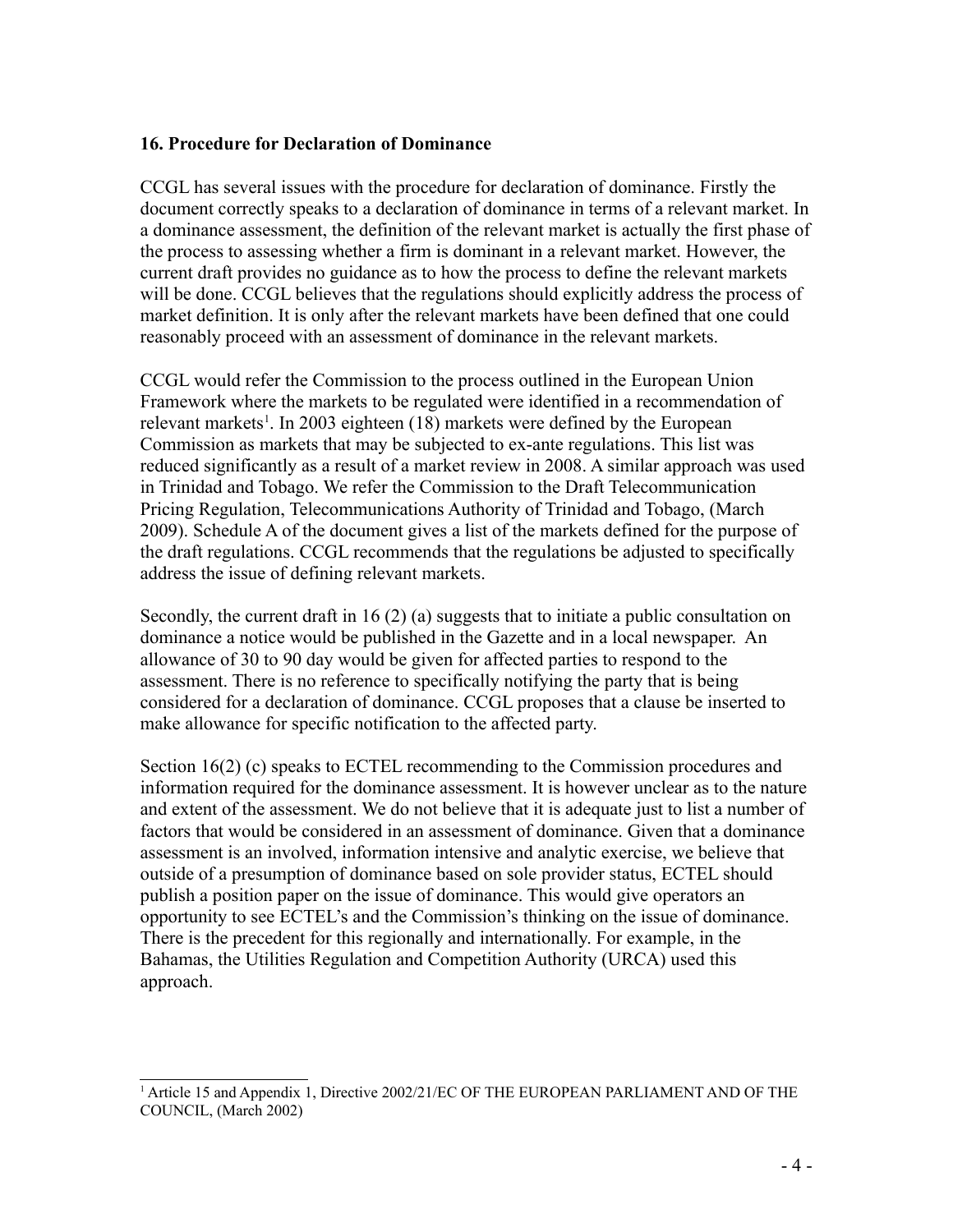CCGL is requesting clarification on the statement at sub section 16 (2) (d) which states that the Commission "shall be entitled to draw adverse inference from the failure of the provider to supply any requested information in respect of the application." Regarding a final declaration on dominance in sub section 16(4), we believe that the affected party should be notified in writing of the dominance declaration.

### **17. Sole Provider to be Deemed Dominant**

In the specific context of the Grenada market where in the cable TV space for example, there are entities operating without a license, plus entities with a license not actively participating in the market, CCGL would want to ensure that theses are considerations in addressing the question of the existence of a sole provider. In other words, a licensed provider which faces competition from other unlicensed operators should not be considered a sole operator. Likewise, where many operators have been licensed, but only one is presently operating, that single operating operator should not be considered a sole operator. Further, the obligations that flow from a dominance determination should recognize that establishment of dominance is and of itself is not the issue. It is the abuse of this market position that needs to be addressed. What is critical is to be able to effectively address situations where market abuse is occurring, especially in the absence of comprehensive competition regulations. The pricing regulations should address specific processes and remedies to address competition issues.

## **18. Presumed Dominance**

Given the current status of market development and outside of existing ex ante regulations, CCGL does not see the need for pricing regulations to be imposed solely on the basis of a presumption of dominance. An assessment of dominance is a fairly objective process. We refer the Commission to the points made in Section 16 on Procedure for Declaration of Dominance.

Further, sound and best practice regulatory governance dictates that an assessment of market share is a necessary but not a sufficient basis for the establishment of dominance in a defined market. While market share is the main criteria, there are many other conditions (e.g. economies of scale and scope, level of distribution network development) that are relevant to the establishment of dominance. Also, outside the case where some markets in which LIME operates are subject to ex ante regulations based on historical incumbency, any further declaration of a dominant position should be objectively determined. The burden should not be placed on the service provider to establish non dominance, based on a presumption of dominance using market share alone.

Again, CCGL wishes to point out that the fact of dominance is not the problem. It is the abuse of dominance that needs to be addressed. Given the status of the development of the telecommunication markets in Grenada, we believe that pricing regulations should promote the further development of the market, rather than retard the development of the market. Again, we would urge the Commission to move towards more competition rules in order to more effectively address competition issues.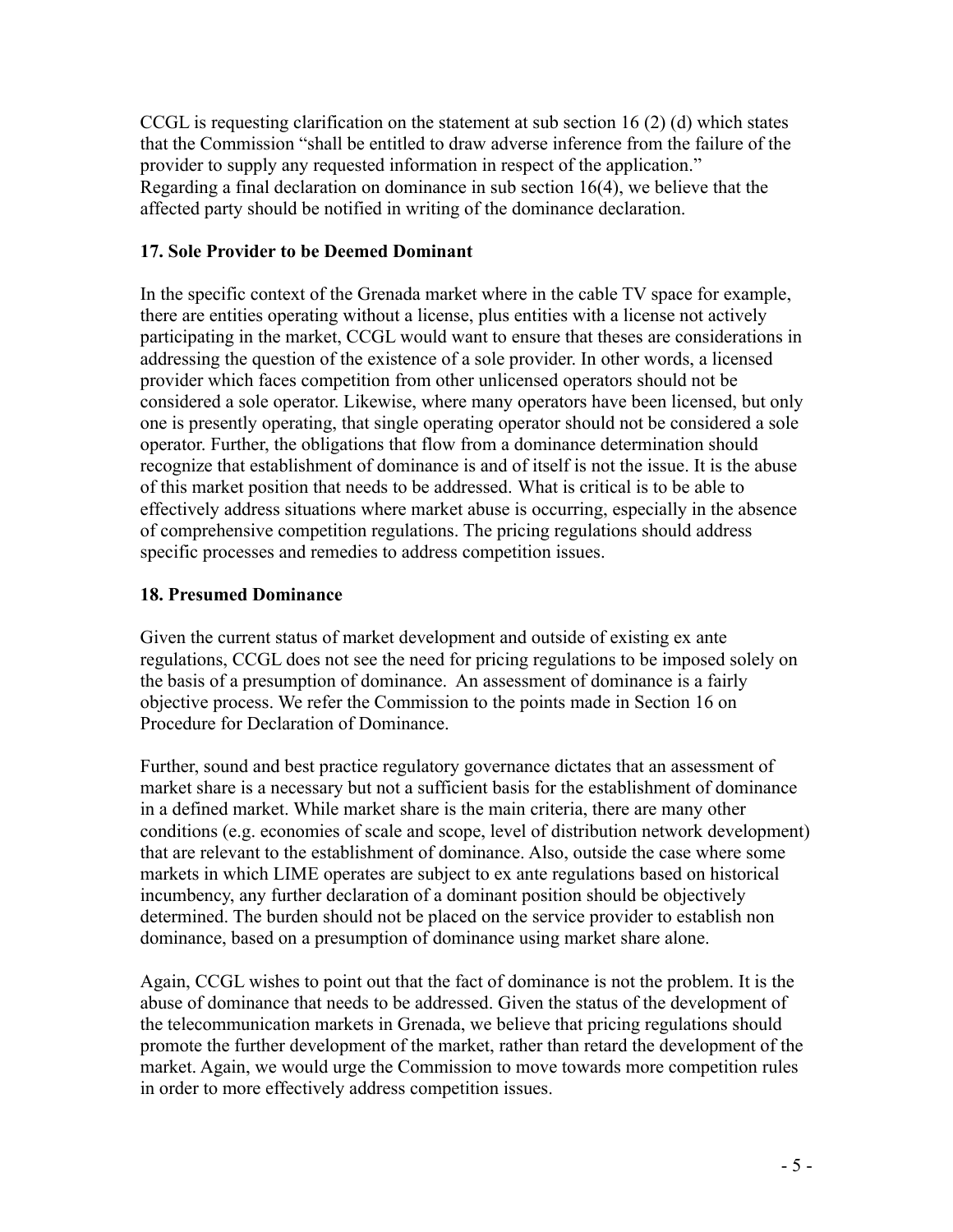## **19. Provider to Apply for Tariff Approval Pending Final Declaration of Dominance**

As indicated in our response to section 16 (2) (a) any notice under this section of the regulations should be sent in writing to the affected party.

#### **21. Power of Minister to Amend a License after Declaration by Commission**

CCGL views this proposed section as very unnecessary and draconian. It is not clear what special condition or obligations would be or could be included in an operator's license without any negotiation or agreement with the licensee.

In economic regulations there are specific remedies that flow from a declaration of dominance in a relevant market, whether ex-ante price regulations or the application of ex-post remedies such as directives to cease behavior or fines etc. As such, a regulatory tool designed to deal with market imperfections, should not be used to impose 'unspecified' special conditions or restrictions on licensees. CCGL proposes that this section should be excluded from the regulations.

## **23. Procedure for Adoption of Price Regulation Regime**

For Section (5)(a), in addition to the general notification in the Gazette and via the local paper, a copy of the draft price regulations regime should be sent directly to all other concessionaires, in particular those who operate in the markets that will be impacted by the proposed price regulations. This is important to ensure that other parties that may be impacted by the draft regulations are specifically notified. This notice should allow the party at least thirty (30) days to respond to the notification.

For Section (6)(a), in addition to the general notification in the Gazette and via the local paper, copies of the draft price regulations regime should be sent directly to all concessionaires, in particular those who operate in the markets that will be impacted by the proposed price regulations. This is important to ensure that other parties that may be impacted by the draft regulations should be specifically notified. This notice should allow the parties at least thirty (30) days to respond to the notification.

In Section (7), allowance should be made for a copy of the finalized price regulations to be sent to all the service providers who participate in the market(s) for the services that will be subject to the regulations.

#### **25. Provider to be bound by Price Regulation Regime**

As currently drafted sub-section (2) indicates that a breach of the terms of the price regulations is deemed a breach of the provider's license. We agree that the provider should be bound by the price regulations regime established. However CCGL considers this penalty to be very harsh. As such we do agree that any breach should automatically be a license breach. A review of existing or proposed price regulations in other markets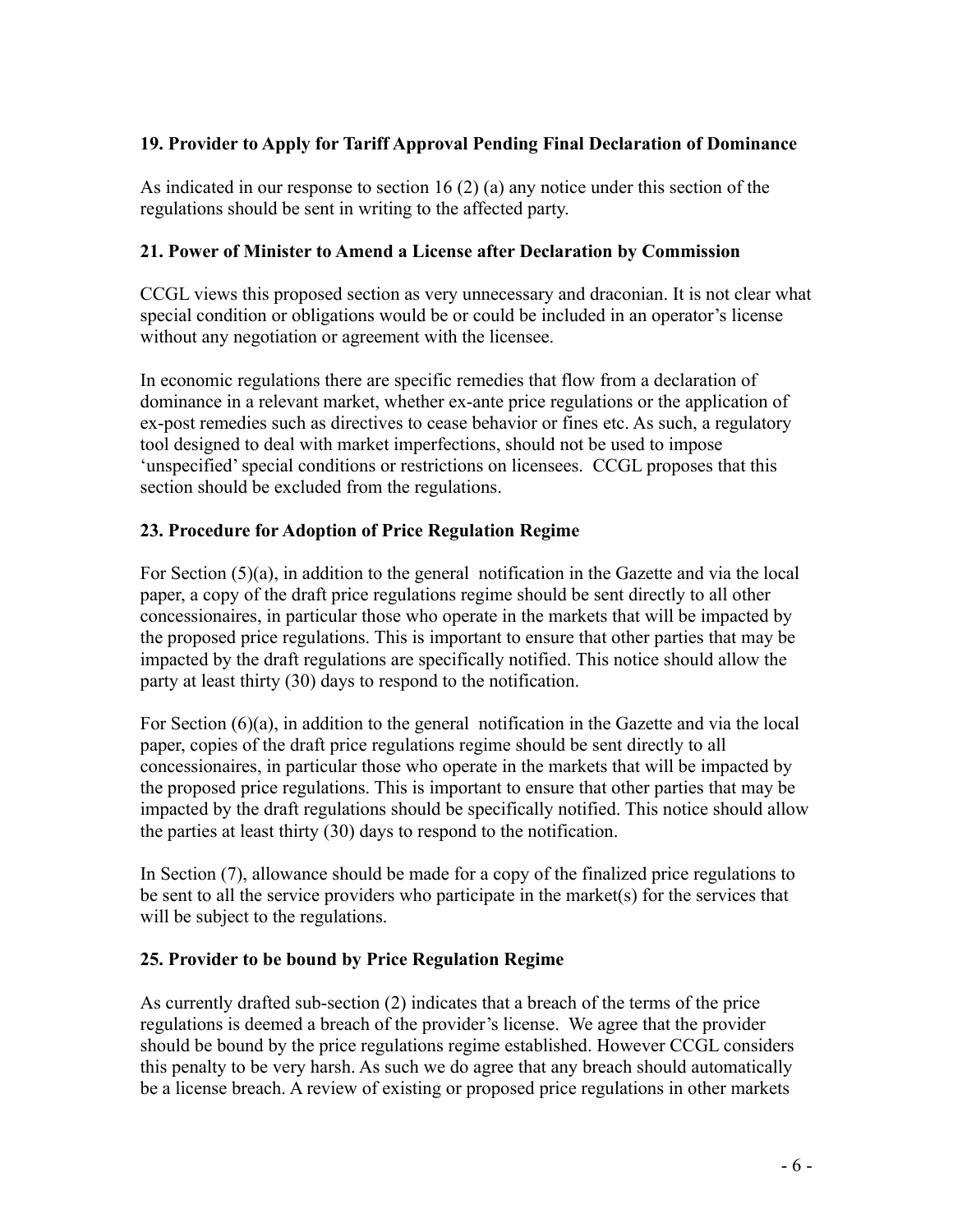supports our position. Examples of remedies from other jurisdictions include imposition of fines, as in the case of Trinidad and Tobago. Rebate to customers impacted by non compliance, for instance, in the case of Jamaica. In the more developed markets such as Europe and the United States, the regulatory trend is away from specific ex ante industry regulations to ex post competition rules. Therefore such harsh penalties would not be a consideration. CCGL would strongly urge the Commission to revisit this clause.

### **27. Special Services**

CCGL agrees that where tariffs are applicable for special services, these should be regulated to ensure a level playing field for all participating providers.

## **28. Services to be Deemed Regulated**

On the issue of services provided by a sole telecommunications provider, we refer the Commission to points made in Section 17 above regarding sole provider status.

## **29. Commission to Publish and Maintain Lists**

Regarding the list of markets mentioned in sub-section (2), CCGL is seeking clarification as to what is meant by markets here and specifically whether this is related to the specification of relevant markets for dominance assessments. If this is the case we would seek further clarification as to the basis of the classification of these markets.

#### **30. Commission to Have Power to Regulate Where it Appears Just and Reasonable**

Regulations, such as pricing regulations are not an end within themselves. Pricing regulations should be targeted at simulating or stimulating competition in the case of exante regulations and correcting identified market abuses or distortions in the case of expost regulations. While we understand the role of the regulator in ensuring desired market outcomes, we question the intention for including this section. It seems to operate as a 'catch all' clause. CCGL is not aware of any precedent for this in any other jurisdiction.

Equally, as it relates to regulatory forbearance, which as we understand it, is the measured removal of ex ante regulations in favour of ex post competition regulation. Therefore, the rationale for forbearance should not be based on a value judgment 'appearing just and reasonable'. To be clear, CCGL is in support of regulatory forbearance. However this has to be done based on the appropriate market assessment. CCGL would recommend that this section be redrafted to set out a process for regulatory forbearance.

# **PART VII TARIFF APPLICATIONS**

# **32. Procedures for Approval of Tariff Application**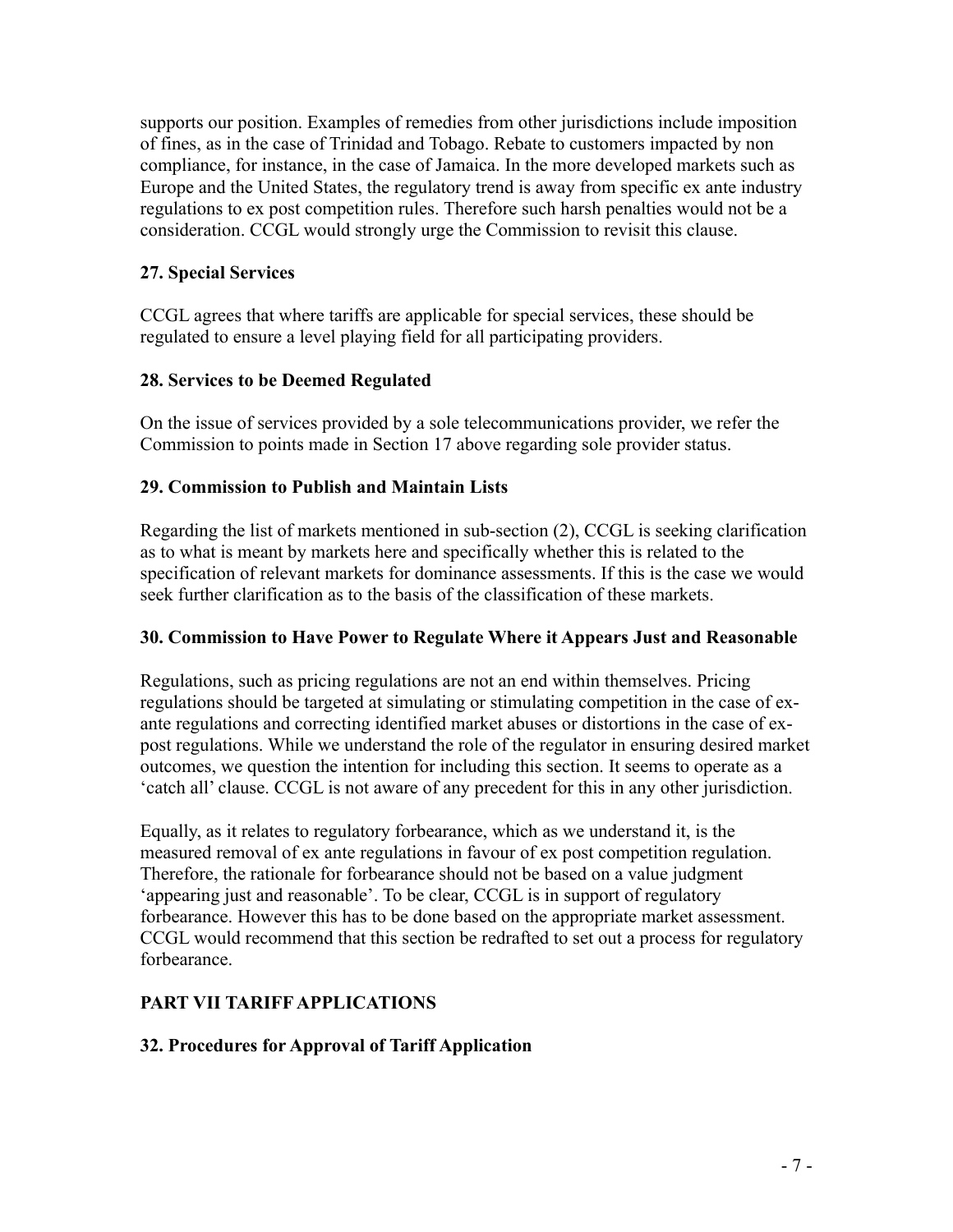In terms of sub section (1), CCGL believes that the requirement for a service provider to file an application for a discontinuation of a service 60 days before the planned discontinuation date is reasonable. However, we believe that a lead time of 60 days for filing an application of a tariff change is too long. As such we would propose 60 days for service discontinuations and 30 days for tariff changes.

CCGL questions the rationale of the requirement to publicly publish a notice of the application seven days after filing, while at the same time the Commission has thirty (30) days to approve or disapprove the application. We certainly believe that competing operators should be made aware of the application, but would be concerned that a public notice could cause confusion to the final customer if the rate is published and then later not allowed by the Commission.

## **33. Provider to Give Notice to Commission of Proposed Changes for Unregulated Services**

We believe that in order to ensure the orderly development and management of the market for telecommunications services, that service providers should give the Commission advanced notification of planned tariff changes. We also believe that timeframes stipulated for such notifications should not unduly restrict the dynamics of the market. As such we would propose that there should be a difference in the timeframe allowed for the notification of price increases and price decreases. The thirty (30) days notification for price increases is acceptable, however for price reductions, we would propose seven (7) days. We believe that once the price decrease is submitted with the appropriate information to establish that it is not anti-competitive, that seven days would be adequate for the Commission and ECTEL to review the revised rate and satisfy themselves as to the of the rate. Importantly, this would also ensure that the benefits of price reductions are passed on the customers expeditiously and that the dynamics of the markets are not unduly disrupted.

# **35. Market Trials**

The thirty (30) days filing period is too long. We would propose seven (7) days.

# **37. Tariff Reviews**

Where the Commission decides to conduct a tariff review, in addition to the publication of a notice in the various media, the service provider in question should be specifically notified as well. As such sub section (2) should be amended to include this specific notification

# **PART VIII COMPLIANCE**

# **42. Orders**